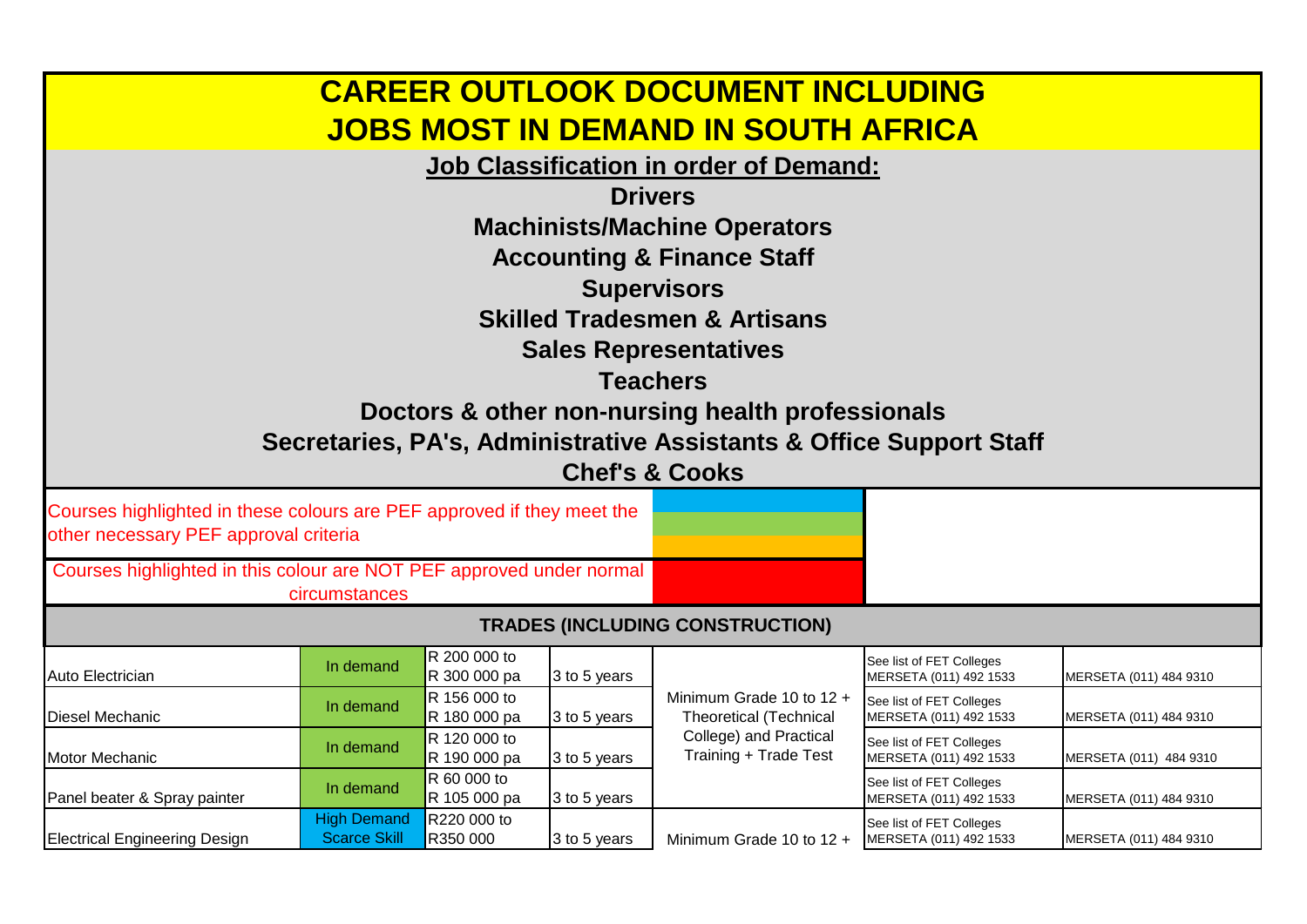|                                           | <b>High Demand</b>  | R 120 000 to |              | <b>Theoretical (Technical</b>                   | See list of FET Colleges |                        |
|-------------------------------------------|---------------------|--------------|--------------|-------------------------------------------------|--------------------------|------------------------|
| <b>Electrical Engineering Techinician</b> | <b>Scarce Skill</b> | R 190 000 pa | 3 to 5 years | College) and Practical                          | MERSETA (011) 492 1533   | MERSETA (011) 484 9310 |
|                                           | <b>High Demand</b>  | R 120 000 to |              | Training + Trade Test                           | See list of FET Colleges |                        |
| Electrical Instrument Technician          | <b>Scarce Skill</b> | R 190 000 pa | 3 to 5 years |                                                 | MERSETA (011) 492 1533   | MERSETA (011) 484 9310 |
| Computer Numeric Control (CNC)            | In Demand           | R 156 000 to |              | Minimum Grade 10 to 12 +                        | See list of FET Colleges |                        |
| <b>Techinical Officer</b>                 | <b>Scarce Skill</b> | R 180 000 pa | 3 to 5 years | <b>Theoretical (Technical</b>                   | MERSETA (011) 492 1533   | MERSETA (011) 484 9310 |
| Electronics & Telecommunications          | <b>High Demand</b>  | R 156 000 to |              | College) and Practical                          | See list of FET Colleges |                        |
| <b>Trade Worker</b>                       | <b>Scarce Skill</b> | R 180 000 pa | 3 to 5 years | Training + Trade Test                           | MERSETA (011) 492 1533   | MERSETA (011) 484 9310 |
| <b>Mechanical Engineering</b>             | In Demand           | R220 000 to  |              | Minimum Grade 10 to 12 +                        | See list of FET Colleges |                        |
| Draftsperson                              | <b>Scarce Skill</b> | R350 000     | 3 to 5 years | <b>Theoretical (Technical</b>                   | MERSETA (011) 492 1533   | MERSETA (011) 484 9310 |
|                                           | In Demand           | R220 000 to  |              | College) and Practical                          | See list of FET Colleges |                        |
| <b>Tool Design Draftsperson</b>           | <b>Scarce Skill</b> | R350 000     | 3 to 5 years | Training + Trade Test                           | MERSETA (011) 492 1533   | MERSETA (011) 484 9310 |
|                                           | In Demand           | R 156 000 to |              |                                                 | See list of FET Colleges |                        |
| <b>Tool Designer</b>                      | <b>Scarce Skill</b> | R 180 000 pa | 3 to 5 years |                                                 | MERSETA (011) 492 1533   | MERSETA (011) 484 9310 |
|                                           | In Demand           | R 156 000 to |              | Minimum Grade 10 to 12 +                        | See list of FET Colleges |                        |
| Mechanical Engineering Techinician        | <b>Scarce Skill</b> | R 180 000 pa | 3 to 5 years | <b>Theoretical (Technical</b>                   | MERSETA (011) 492 1533   | MERSETA (011) 484 9310 |
|                                           | In Demand           | R 156 000 to |              | College) and Practical                          | See list of FET Colleges |                        |
| Hydrolic Controls Techinican              | <b>Scarce Skill</b> | R 180 000 pa | 3 to 5 years | Training + Trade Test                           | MERSETA (011) 492 1533   | MERSETA (011) 484 9310 |
| Metallurgical or Materials                | In Demand           | R 156 000 to |              |                                                 | See list of FET Colleges |                        |
| Techinician                               | <b>Scarce Skill</b> | R 180 000 pa | 3 to 5 years |                                                 | MERSETA (011) 492 1533   | MERSETA (011) 484 9310 |
|                                           | <b>Low Demand</b>   | R 60 000 to  |              |                                                 | See list of FET Colleges |                        |
| Blacksmith (or Farrier)                   | <b>Scarce Skill</b> | R 105 000 pa | 3 to 5 years |                                                 | MERSETA (011) 492 1533   | MERSETA (011) 484 9310 |
|                                           | In Demand           | R 156 000 to |              | Minimum Grade 10 to 12 +                        | See list of FET Colleges |                        |
| Metal Moulder                             | <b>Scarce Skill</b> | R 180 000 pa | 3 to 5 years | <b>Theoretical (Technical</b>                   | MERSETA (011) 492 1533   | MERSETA (011) 484 9310 |
|                                           | In Demand           | R 156 000 to |              | College) and Practical                          | See list of FET Colleges |                        |
| Metal Casting PatternMaker                | <b>Scarce Skill</b> | R 180 000 pa | 3 to 5 years | Training + Trade Test                           | MERSETA (011) 492 1533   | MERSETA (011) 484 9310 |
|                                           | In Demand           | R 156 000 to |              |                                                 | See list of FET Colleges |                        |
| <b>Sheetmetal Trades Worker</b>           | <b>Scarce Skill</b> | R 180 000 pa | 3 to 5 years |                                                 | MERSETA (011) 492 1533   | MERSETA (011) 484 9310 |
|                                           | In Demand           | R 156 000 to |              |                                                 | See list of FET Colleges |                        |
| BoilerMaker                               | <b>Scarce Skill</b> | R 180 000 pa | 3 to 5 years |                                                 | MERSETA (011) 492 1533   | MERSETA (011) 484 9310 |
|                                           | In Demand           | R 156 000 to |              | Minimum Grade 10 to 12 +                        | See list of FET Colleges |                        |
| Welder & 1st Class Welder                 | <b>Scarce Skill</b> | R 180 000 pa | 3 to 5 years | <b>Theoretical (Technical</b>                   | MERSETA (011) 492 1533   | MERSETA (011) 484 9310 |
|                                           | In Demand           | R 156 000 to |              | College) and Practical<br>Training + Trade Test | See list of FET Colleges |                        |
| Maintenance Fitter                        | <b>Scarce Skill</b> | R 180 000 pa | 3 to 5 years |                                                 | MERSETA (011) 492 1533   | MERSETA (011) 484 9310 |
|                                           | In Demand           | R 156 000 to |              |                                                 | See list of FET Colleges |                        |
| Fitter & Turner                           | <b>Scarce Skill</b> | R 180 000 pa | 3 to 5 years |                                                 | MERSETA (011) 492 1533   | MERSETA (011) 484 9310 |
|                                           | In Demand           | R 85 000 to  |              |                                                 | See list of FET Colleges |                        |
| Machine Setter                            | <b>Scarce Skill</b> | R 170 000 pa | 3 to 5 years |                                                 | MERSETA (011) 492 1533   | MERSETA (011) 484 9310 |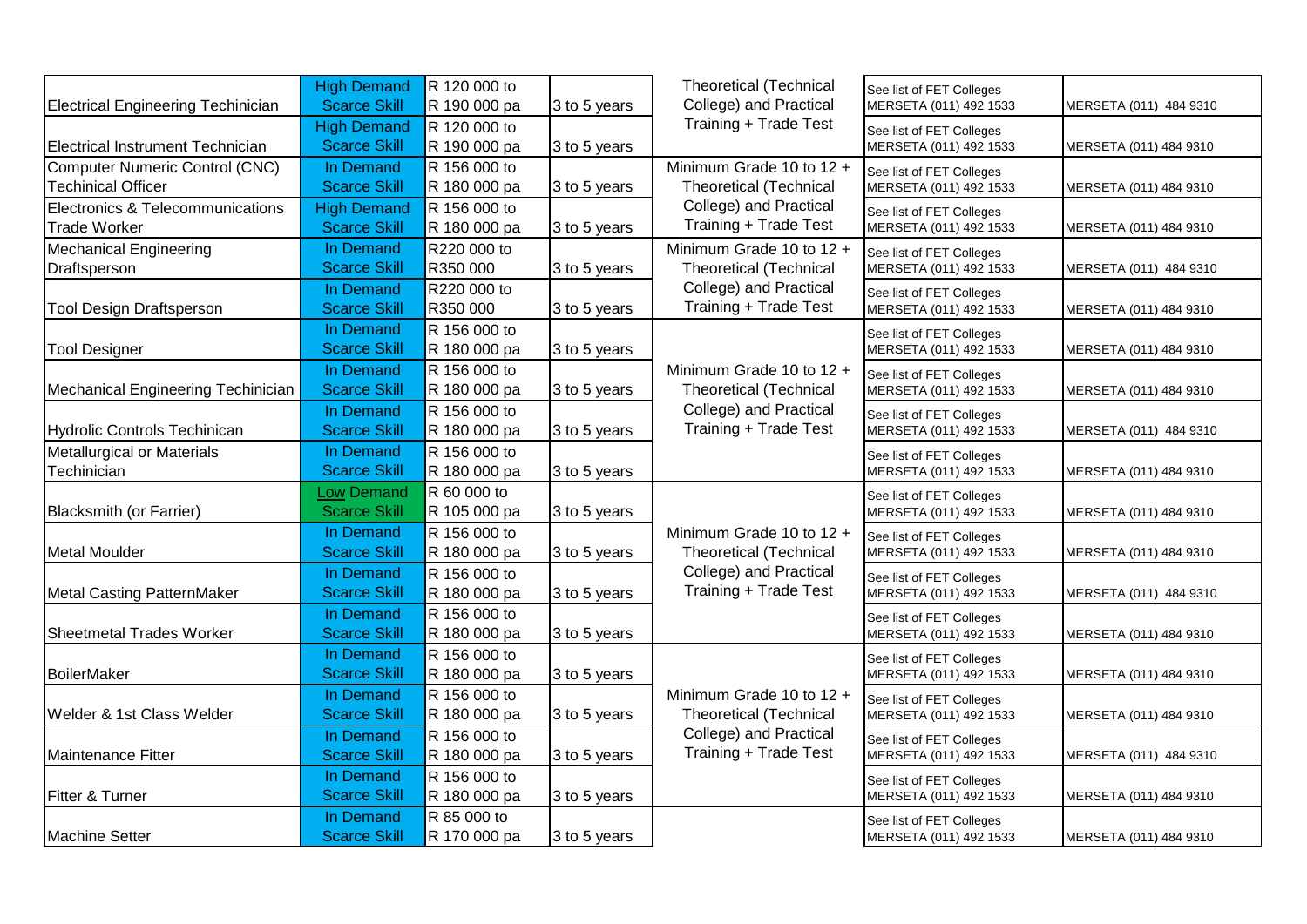|                                     | In Demand                                 | R 85 000 to                 |              |                                                         | See list of FET Colleges                           |                        |
|-------------------------------------|-------------------------------------------|-----------------------------|--------------|---------------------------------------------------------|----------------------------------------------------|------------------------|
| Milling Machinist                   | <b>Scarce Skill</b>                       | R 175 000 pa                | 3 to 5 years | Minimum Grade 10 to 12 +                                | MERSETA (011) 492 1533                             | MERSETA (011) 484 9310 |
|                                     | <b>High Demand</b>                        | R220 000 to                 |              | <b>Theoretical (Technical</b>                           | See list of FET Colleges                           |                        |
| <b>Engineering Rigger</b>           | <b>Scarce Skill</b>                       | R350 000                    | 3 to 5 years | College) and Practical                                  | MERSETA (011) 492 1533                             | MERSETA (011) 484 9310 |
|                                     | In Demand                                 | R 85 000 to                 |              | Training + Trade Test                                   | See list of FET Colleges                           |                        |
| Radial Driller                      | <b>Scarce Skill</b>                       | R 155 000 pa                | 3 to 5 years |                                                         | MERSETA (011) 492 1533                             | MERSETA (011) 484 9310 |
|                                     | In Demand                                 | R 85 000 to                 |              |                                                         | See list of FET Colleges                           |                        |
| <b>Boring Mill</b>                  | <b>Scarce Skill</b>                       | R 155 000 pa                | 3 to 5 years |                                                         | MERSETA (011) 492 1533                             | MERSETA (011) 484 9310 |
|                                     | In Demand                                 | R220 000 to                 |              |                                                         | See list of FET Colleges                           |                        |
| Instrumentation Mechanician         | <b>Scarce Skill</b>                       | R350 000                    | 3 to 5 years | Minimum Grade 10 to 12 +                                | MERSETA (011) 492 1533                             | MERSETA (011) 484 9310 |
| Tool Maker & Engineering Pattern    | In Demand                                 | R 156 000 to                |              | <b>Theoretical (Technical</b>                           | See list of FET Colleges                           |                        |
| <b>Makers</b>                       | <b>Scarce Skill</b>                       | R 180 000 pa                | 3 to 5 years | College) and Practical                                  | MERSETA (011) 492 1533                             | MERSETA (011) 484 9310 |
|                                     | <b>Low Demand</b>                         | R220 000 to                 |              | Training + Trade Test                                   | See list of FET Colleges                           |                        |
| Engineering PaternMaker             | <b>Scarce Skill</b>                       | R350 000                    | 3 to 5 years |                                                         | MERSETA (011) 492 1533                             | MERSETA (011) 484 9310 |
|                                     | In Demand                                 | R 156 000 to                |              |                                                         | See list of FET Colleges                           |                        |
| <b>ToolMaker</b>                    | <b>Scarce Skill</b>                       | R 180 000 pa                | 3 to 5 years |                                                         | MERSETA (011) 492 1533                             | MERSETA (011) 484 9310 |
|                                     | In Demand                                 | R 156 000 to                |              | Minimum Grade 10 to 12 +                                | See list of FET Colleges                           |                        |
| Tool, Jig & Die Maker               | <b>Scarce Skill</b>                       | R 180 000 pa                | 3 to 5 years | <b>Theoretical (Technical</b>                           | MERSETA (011) 492 1533                             | MERSETA (011) 484 9310 |
|                                     | In Demand                                 | R 95 000 to                 |              | College) and Practical<br>Training + Trade Test         | See list of FET Colleges                           |                        |
| Die Caster                          | <b>Scarce Skill</b>                       | R 190 000 pa                | 3 to 5 years |                                                         | MERSETA (011) 492 1533                             | MERSETA (011) 484 9310 |
|                                     | <b>High Demand</b>                        | R 156 000 to                |              |                                                         | See list of FET Colleges                           |                        |
| Millwright                          | <b>Scarce Skill</b>                       | R 180 000 pa                | 3 to 5 years |                                                         | MERSETA (011) 492 1533                             | MERSETA (011) 484 9310 |
|                                     | <b>Low Demand</b>                         | R 75 000 to                 |              |                                                         | See list of FET Colleges                           |                        |
| Carpenter                           | <b>Scarce Skill</b>                       | R 180 000 pa                | 3 to 5 years |                                                         | MERSETA (011) 492 1533                             | MERSETA (011) 484 9310 |
|                                     | In Demand<br><b>Scarce Skill</b>          | R 156 000 to                |              | Minimum Grade 10 to 12 +                                | See list of FET Colleges<br>MERSETA (011) 492 1533 |                        |
| Panel Wiring                        |                                           | R 180 000 pa<br>R220 000 to | 3 to 5 years | <b>Theoretical (Technical</b><br>College) and Practical |                                                    | MERSETA (011) 484 9310 |
| HT Electrician                      | <b>High Demand</b><br><b>Scarce Skill</b> | R350 000                    | 3 to 5 years | Training + Trade Test                                   | See list of FET Colleges<br>MERSETA (011) 492 1533 | MERSETA (011) 484 9310 |
|                                     | In Demand                                 | R 156 000 to                |              |                                                         |                                                    |                        |
| Armature Winder                     | <b>Scarce Skill</b>                       | R 180 000 pa                | 3 to 5 years |                                                         | See list of FET Colleges<br>MERSETA (011) 492 1533 | MERSETA (011) 484 9310 |
|                                     | In Demand                                 | R 156 000 to                |              |                                                         |                                                    |                        |
| Heavy Coil Winder                   | <b>Scarce Skill</b>                       | R 180 000 pa                | 3 to 5 years | Minimum Grade 10 to 12 +                                | See list of FET Colleges<br>MERSETA (011) 492 1533 | MERSETA (011) 484 9310 |
|                                     | In Demand                                 | R 156 000 to                |              | <b>Theoretical (Technical</b>                           |                                                    |                        |
| Lift Mechanic & Electrician         | <b>Scarce Skill</b>                       | R 180 000 pa                | 3 to 5 years | College) and Practical                                  | See list of FET Colleges<br>MERSETA (011) 492 1533 | MERSETA (011) 484 9310 |
| Air Conditioning and Refridgeration | In Demand                                 | R 190 000 to                |              | Training + Trade Test                                   | See list of FET Colleges                           |                        |
| Mechanic                            | <b>Scarce Skill</b>                       | R 220 000 pa                | 3 to 5 years |                                                         | MERSETA (011) 492 1533                             | MERSETA (011) 484 9310 |
|                                     |                                           | R 74 000 to                 |              | Matric + 3 yrs Diploma or 4 yr                          |                                                    |                        |
| Safety Officer                      | In Demand                                 | R 341 000 pa                | 2 to 4 years | degree                                                  | NMMU, Sed, Unisa, VUT                              | <b>NSFAS</b>           |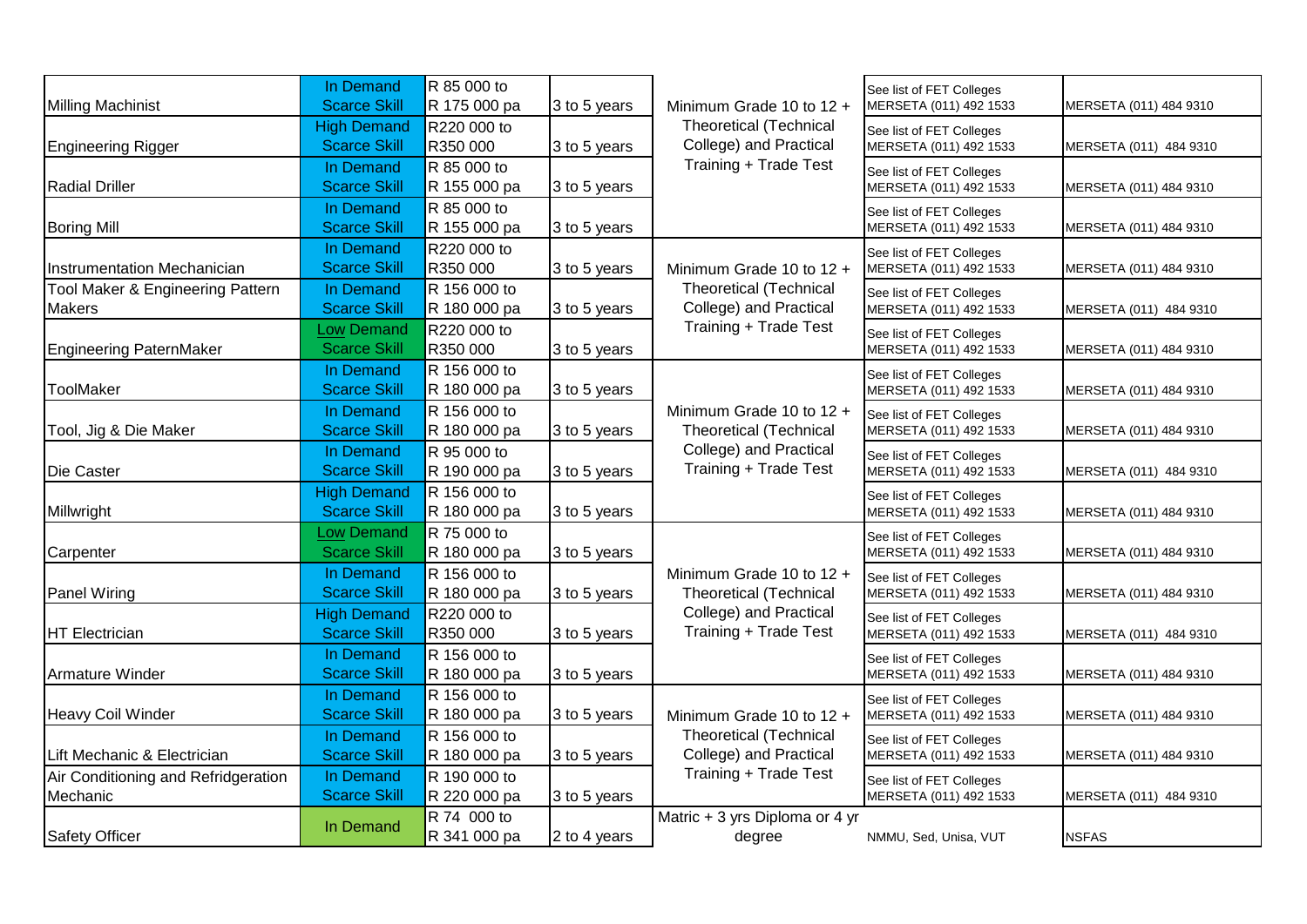| Rigger                          | <b>Moderate</b><br><b>Demand</b> | R 84 800 to<br>R 306 000 pa            | 1 year or inservice<br>training at a relevent<br>employer | Grade11 or 12                                      | <b>FET Colleges</b>                                | <b>NATED</b>                                    |  |  |  |  |  |  |
|---------------------------------|----------------------------------|----------------------------------------|-----------------------------------------------------------|----------------------------------------------------|----------------------------------------------------|-------------------------------------------------|--|--|--|--|--|--|
|                                 |                                  | R 29 000 to                            |                                                           |                                                    |                                                    |                                                 |  |  |  |  |  |  |
| <b>Brick layer</b>              | In Demand                        | R 260 000 pa                           | 2 to 4 years                                              | Grade 10 or 11                                     | <b>FET Colleges</b>                                | NATED and NSFAS                                 |  |  |  |  |  |  |
| Plumber                         | In demand                        | R 42 000 to<br>R 259 000 pa            | 2 to 4 years                                              | Grade 10 or 11                                     | <b>FET Colleges</b>                                | NATED and NSFAS                                 |  |  |  |  |  |  |
|                                 |                                  | R 190 000 to                           |                                                           |                                                    |                                                    |                                                 |  |  |  |  |  |  |
| Wireman                         | In demand                        | R 350 000 pa                           | 2 to 4 years                                              | Grade11 or 12                                      | <b>FET Colleges</b>                                | NATED and NSFAS                                 |  |  |  |  |  |  |
| Driver (earth moving equipment) | In demand                        | R 25 000 to<br>R <sub>110</sub> 000 pa | 2 to 4 years                                              | Grade 12                                           | <b>FET Colleges</b>                                | NATED and NSFAS                                 |  |  |  |  |  |  |
| <b>Forklift Operator</b>        | In Demand                        | R 25 000 to<br>R110 000 pa             | 2 to 4 years                                              | Grade11 or 12                                      | See list of FET Colleges<br>MERSETA (011) 492 1533 | NATED and NSFAS                                 |  |  |  |  |  |  |
| <b>Driver</b>                   | In Demand                        | R 25 000 to<br>R110 000 pa             | 2 to 4 years                                              | Grade11 or 12                                      | See list of FET Colleges<br>MERSETA (011) 492 1533 | NATED and NSFAS                                 |  |  |  |  |  |  |
| <b>Commercial Driver</b>        | In Demand                        | R 28 000 to<br>R115 000 pa             | 2 to 4 years                                              | Grade11 or 12                                      | See Driving Schools                                |                                                 |  |  |  |  |  |  |
| Crane operator                  | In Demand                        | R 74 000 to<br>R 341 000 pa            | 2 to 4 years                                              | Grade11 or 12                                      | See list of FET Colleges<br>MERSETA (011) 492 1533 | NATED and NSFAS                                 |  |  |  |  |  |  |
| <b>ENGINEERING</b>              |                                  |                                        |                                                           |                                                    |                                                    |                                                 |  |  |  |  |  |  |
| <b>Quantity Surveyor</b>        | <b>Medium Demand</b>             | R 180 000 to<br>R 440 000 pa           | $2 - 5$ years<br>experience                               | <b>Bachelor of Architectural</b><br><b>Studies</b> | see list of universities and<br>technikons         | CETA (011) 265 5900                             |  |  |  |  |  |  |
| Architect                       | <b>Medium Demand</b>             | R250 000 to<br>R450 000                | 3-5years                                                  | <b>Bachelor of Architectural</b><br><b>Studies</b> | see list of universities and<br>technikons         |                                                 |  |  |  |  |  |  |
| Electric/Electronic             | In Demand                        | R 185 000 to<br>R 264000 pa            | 3 Years                                                   | Matric/Bsc in Electrical                           | see list of universities and<br>technikons         | INSETA (011) 484 0722<br>MERSETA (011) 544-1316 |  |  |  |  |  |  |
| Chemical/Mechanical             | In Demand                        | R 298 000 to<br>R 550 000 pa           | 3 years                                                   | Matric exemption, Bsc<br>Chemical                  | see list of universities and<br>technikons         | CETA (011) 265 5900                             |  |  |  |  |  |  |
| Industrial/Production           | <b>Medium Demand</b>             | R 450 000 to<br>R600 000 pa            | 3years                                                    | Matric exemption, Bsc<br>Industrial                | see list of universities                           | CETA (011) 265 5900                             |  |  |  |  |  |  |
| Civil                           | <b>Medium Demand</b>             | R 480 000 to<br>R 600 000 pa           | 3years                                                    | Matric exemption, Bsc Civil                        | see list of universities                           | CETA (011) 265 5900                             |  |  |  |  |  |  |
| Techinian/Technologist          | In Demand                        | R 72 000 to<br>R 180 000 pa            | 3 years                                                   | Matric exemption<br><b>BTech/MTech</b>             | see list of technicons                             | Vaal University of Technology<br>016-950-9491   |  |  |  |  |  |  |
| Mining/Metallurgical            | <b>Low Demand</b>                | R 185 000 to<br>R 264 000 pa           | 3 years                                                   | Matric exemption, Bsc<br>Minining/Metallurgy       | see list of universities and<br>technikons         | CETA (011) 265 5900                             |  |  |  |  |  |  |
|                                 |                                  |                                        | <b>EDUCATION</b>                                          |                                                    |                                                    |                                                 |  |  |  |  |  |  |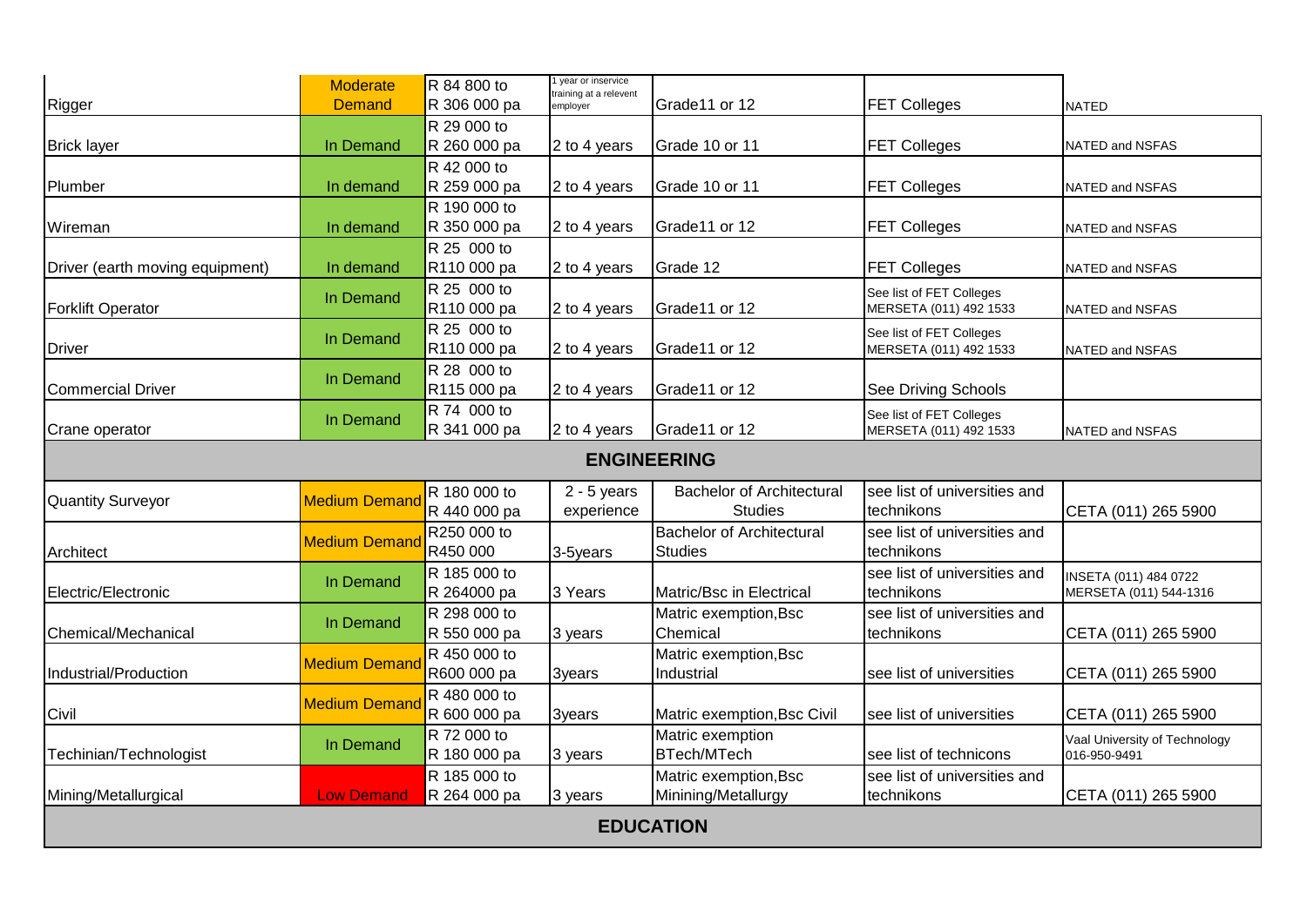| Teacher - Maths, Science,         | <b>Scarce Skill</b>  | R 122 000 to |                   |                                          |                              |                                                        |
|-----------------------------------|----------------------|--------------|-------------------|------------------------------------------|------------------------------|--------------------------------------------------------|
| Accounting, IT                    |                      | R 300 000 pa | 3 to 4 years      | Education diploma or degree              | ETDPSETA (011) 628 5000      | ETDPSETA (011) 628 5000                                |
|                                   | In Demand            | R 122 000 to |                   |                                          |                              |                                                        |
| Teacher - other                   |                      | R 300 000 pa | 3 to 4 years      | Education diploma or degree              | ETDPSETA (011) 628 5000      | ETDPSETA (011) 628 5000                                |
|                                   | In demand            | R 122 000 to |                   | Psychology degree +                      |                              |                                                        |
| <b>School Counselor</b>           |                      | R 300 000 pa | 3 to 4 years      | education diploma                        |                              |                                                        |
|                                   | <b>Medium Demand</b> | R250 000 to  |                   |                                          |                              |                                                        |
| Lecturer                          |                      | R450 000     | 5-10 years        | Masters and Phd qualification            |                              |                                                        |
|                                   |                      |              |                   | <b>SCIENCE AND MATHEMATICAL SCIENCES</b> |                              |                                                        |
|                                   |                      |              |                   | <b>Bsc degree Chemical</b>               | see list of universities and | CHIETA(011) 726 4026                                   |
| <b>Chemical Science</b>           | <b>Medium Demand</b> |              | 3 to 4 years      | Science degree                           | technikons                   | $(011)$ 726 7777                                       |
|                                   | <b>Medium Demand</b> |              |                   |                                          | see list of universities and |                                                        |
| <b>Physical Science</b>           |                      |              | 3 to 4 years      | <b>Bsc Physical Science degree</b>       | technikons                   |                                                        |
|                                   | <b>Medium Demand</b> |              |                   | Degree of Bachelor of                    |                              |                                                        |
| Microbiologist                    |                      |              | 5-10 years        | Science in MCB                           | see list of universities     |                                                        |
| Biological Science (Zoology &     | <b>Low Demand</b>    |              |                   |                                          | see list of universities and |                                                        |
| Botany)                           |                      |              | 3-6 years         | Degree in Life Sciences                  | technikons                   |                                                        |
| Agriculture, Forrestry & Food     | In Demand            |              |                   |                                          | see list of universities and |                                                        |
| Science                           |                      |              | 3-5 years         | Degree in Life Sciences                  | technikons                   | AgriSETA\FIETA\FOODBEV                                 |
| Natural Sciences - Geological     | <b>Medium Demand</b> |              |                   |                                          | see list of universities and |                                                        |
| Technologists/Technicians         |                      |              | 2-5 years         | BSc in geology                           | technikons                   |                                                        |
|                                   | In Demand            |              |                   |                                          | see list of universities and |                                                        |
| Biotechnologist                   |                      |              | 2-5 years         | <b>BTech</b>                             | technikons                   |                                                        |
|                                   |                      |              |                   | <b>FINANCIAL SECTOR</b>                  |                              |                                                        |
|                                   |                      |              | <b>Accounting</b> |                                          |                              | Andersens PO Box 41294,                                |
| Actuarial/Mathematical related    | In Demand            | R180874-     | $3 - 4$ yrs -     | B Com Accounting degree +                | see list of universities     | Graighall, 2004<br>Deloitte & Touche P/Bag X6, Gallo   |
| occupations                       |                      | R411482      | Articles          | CTA + Board exam                         | $(011)$ 621 6600             | Manor, 2056                                            |
| <b>Commercial &amp; Financial</b> | In Demand            | R 240 000 to |                   | 3 yr Accounting diploma or               | see list of universities and | CA Eden Trust PO Box 59875,                            |
| Accountancy (CFA)                 |                      | R 480 000 pa | 3 to 5 years      | B Com Accounting degree                  | technicians                  | Kengray 2100<br>Ernst & Young PO Box 2322 Jhb,         |
|                                   | Moderate             | R 175 000 to |                   | NDip Cost Accounting                     | technicians                  | 2000                                                   |
| Management Accountancy            | <b>Demand</b>        | R 420 000 pa | 3 to 5 years      | Register with CIMA                       | CIMA (011) 880 4767          | KPMG P/Bag X9, Parkview, 2122                          |
|                                   | In Demand            | R 240 000 to |                   | B Com Accounting degree +                | see list of universities     | PricewaterhouseCoopers P/Bag<br>X36, Sunninghill, 2157 |
| <b>Chartered Accountants</b>      |                      | R 480 000 pa | $5 - 7$ years     | CTA + Board exam                         | $(011)$ 621 6600             | FASSET 086 101 0001                                    |
| Other Financial & Economic        | In Demand            | R 160 000 to |                   | No minimum requirements                  |                              |                                                        |
| (Ecomonist & Financial Analyst)   |                      | R 420 000 pa | 3 to 5 years      | <b>ICB</b>                               | see list of universities     |                                                        |
|                                   |                      |              |                   | <b>Financial Services</b>                |                              |                                                        |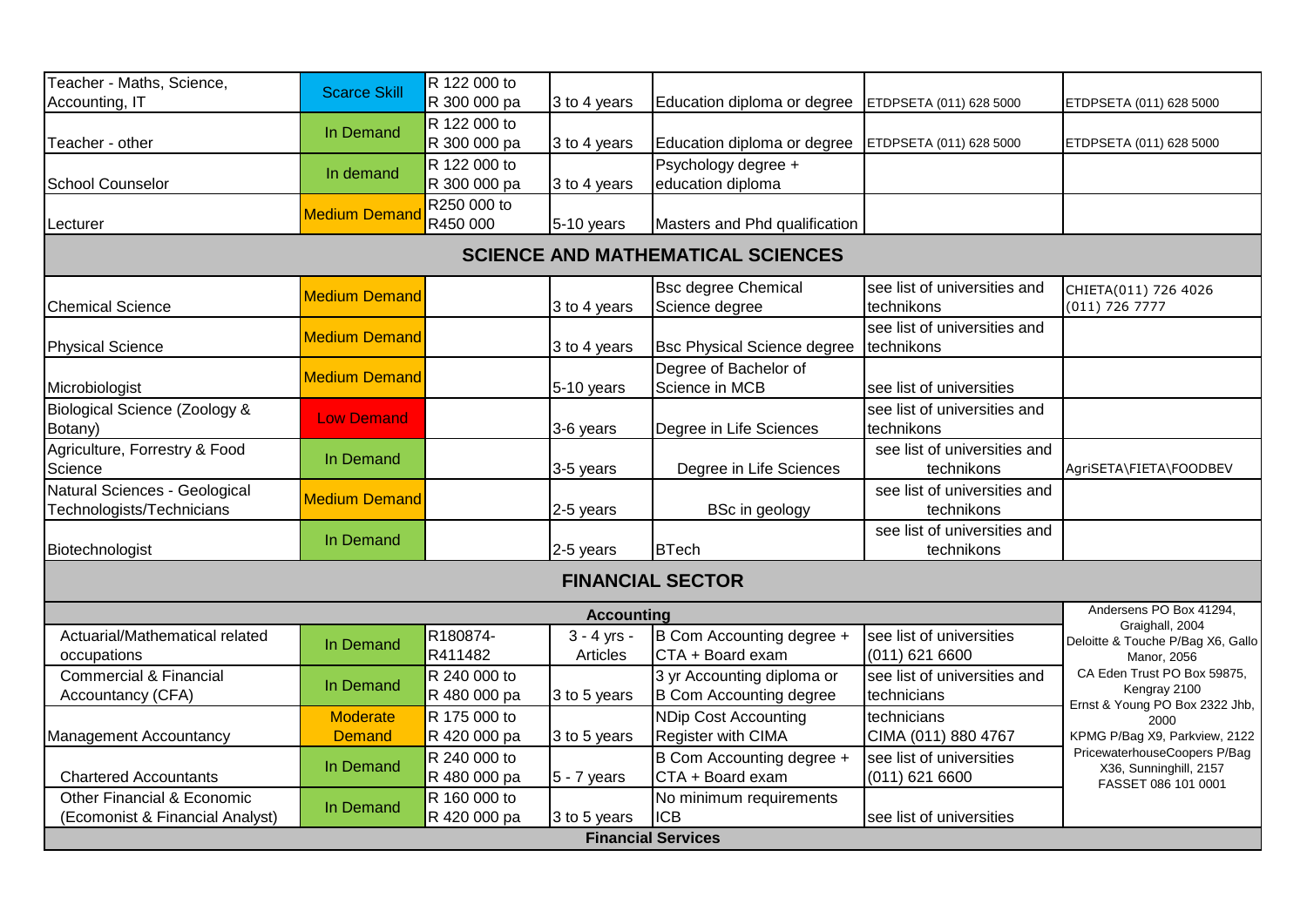| <b>Investment Advisor</b>                                 | In Demand         | R 240 000 to                |                      | Matric+B Com Finance                                                                                        | see list of universities                                  |                                    |      |
|-----------------------------------------------------------|-------------------|-----------------------------|----------------------|-------------------------------------------------------------------------------------------------------------|-----------------------------------------------------------|------------------------------------|------|
|                                                           |                   | R 480 000 pa<br>R 58 000 to | 3 to 4 years         | degree<br>Minimum - Grade 12 with                                                                           |                                                           |                                    |      |
| Banking (branch)                                          | In Demand         | R 140 000 pa                | 1 to 5 years         | maths                                                                                                       |                                                           | BANKSETA (011) 805 9661            |      |
|                                                           |                   | R 185 000 to                |                      |                                                                                                             | see list of universities                                  |                                    |      |
| <b>Merchant Banking</b>                                   | In Demand         | R 410 000 pa                | 5-10 years           | Applicable B Com degree                                                                                     |                                                           | BANKSETA (011) 805 9661            |      |
|                                                           |                   | R101367-                    |                      |                                                                                                             |                                                           |                                    |      |
| Manager - Banking                                         | <b>Low Demand</b> | R542479                     | 1-5 years            | B Com degree in banking                                                                                     | see list of universities                                  | BANKSETA (011) 805 9661            |      |
|                                                           | In Demand         | R 84 000 to                 |                      | Minimum - Grade 12 +                                                                                        |                                                           |                                    |      |
| Insurance                                                 |                   | R 300 000 pa                | 1 to 5 years         | computer literacy                                                                                           |                                                           | INSETA (011) 484 0722              |      |
|                                                           |                   |                             |                      | <b>HOSPITALITY AND TOURISM</b>                                                                              |                                                           |                                    |      |
|                                                           |                   | R 96 000 to                 |                      |                                                                                                             | see list of universities and                              | THETA (011) 803 6010               |      |
| <b>Hotel Management</b>                                   | In demand         | R 240 000 pa                | 1 to 10 years        | Learnership, Degree, Diploma technikons                                                                     |                                                           | 0860100221                         |      |
|                                                           | In demand         | R 96 000 to                 |                      |                                                                                                             | see list of universities and                              | THETA (011) 803 6010               |      |
| <b>Restaurant Manager</b>                                 |                   | R 240 000 pa                | 2 to 3 years         | Learnership, Degree, Diploma technikons                                                                     |                                                           | 0860100221                         |      |
|                                                           | In demand         | R 96 000 to                 |                      |                                                                                                             | see list of universities and                              | THETA (011) 80306010               |      |
| Chef                                                      |                   | R 220 000 pa                | 2 to 5 years         | Learnership, Degree, Diploma technikons                                                                     |                                                           | 0860100221                         |      |
|                                                           | In demand         | R 84 000 to                 |                      | Minimum - Grade 12                                                                                          | see list of FET Colleges                                  | THETA (011) 803 6010               |      |
| <b>Travel Consultant</b>                                  |                   | R 168 000 pa                | 2 to 5 years         | N4 to N6 Certificate                                                                                        |                                                           | 0860100221                         |      |
| <b>Tour Operator</b>                                      | In demand         | R 96 000 to<br>R 150 000 pa | 6mnths to 2<br>years | Minimum - Grade 12<br>N4 to N6 Certificate                                                                  | see list of FET Colleges                                  | THETA (011) 803 6010<br>0860100221 |      |
|                                                           |                   | R 60 000 to                 |                      |                                                                                                             |                                                           |                                    |      |
| <b>Tourist Guide and Ranger</b>                           | In demand         | R 72 000 pa                 | 2 to 5 years         | Learnership                                                                                                 |                                                           | THETA (011) 803 6010<br>0860100221 |      |
|                                                           |                   |                             |                      | <b>INFORMATION TECHNOLOGY (IT)</b>                                                                          |                                                           |                                    |      |
| $A+$                                                      |                   |                             |                      | AS WELL AS ICDL (INTERNATIONAL COMPUTER DRIVER'S LICENCE) IS NOT ENOUGH ON ITS OWN                          |                                                           |                                    |      |
|                                                           | In demand         | R350 000 to                 |                      |                                                                                                             |                                                           |                                    |      |
| Manager                                                   |                   | R550 000                    | 7-10 years           | Bcom IT Management                                                                                          |                                                           |                                    |      |
| System Development and                                    |                   |                             |                      | Grade 12 (N3) to N6 National                                                                                |                                                           |                                    |      |
| Maintenance (Software engineer,                           | In demand         | R 80 000 to                 |                      | Diploma, T1 to T6 Technical Diploma see list of universities, technikons<br>or Degree in Computer Science + |                                                           | ISETT (011) 207 2600               |      |
| System designer, etc)                                     |                   | R 264 000 pa                | 2 to 10 years        | <b>MCSE</b>                                                                                                 | and FET colleges.                                         | 112 0012                           | 0860 |
|                                                           |                   |                             |                      |                                                                                                             |                                                           |                                    |      |
|                                                           | In demand         |                             |                      | Grade 12 (N3) to N6 National                                                                                | see list of universities, technikons                      |                                    |      |
| Service Delivery (Computer<br>operations, help desk, etc) |                   | R 72 000 to<br>R 264 000 pa |                      | Diploma, T1 to T6 Technical Diploma and FET colleges.<br>or Degree in Computer Science                      |                                                           | ISETT (011) 207 2600<br>112 0012   | 0860 |
|                                                           |                   | R 25 000                    | 1 to 5 years         |                                                                                                             |                                                           |                                    |      |
| <b>Customer Relations (Marketing,</b>                     | In demand         | (+comm) to                  |                      | Minimum Grade 12 (N3), Diploma or<br>Degree in Marketing or Business                                        | see list of universities, technikons<br>and FET colleges. | ISETT (011) 207 2600               | 0860 |
| Sales, etc.)                                              |                   | R 290 000 pa                | 2 to 5 years         | Administration                                                                                              |                                                           | 112 0012                           |      |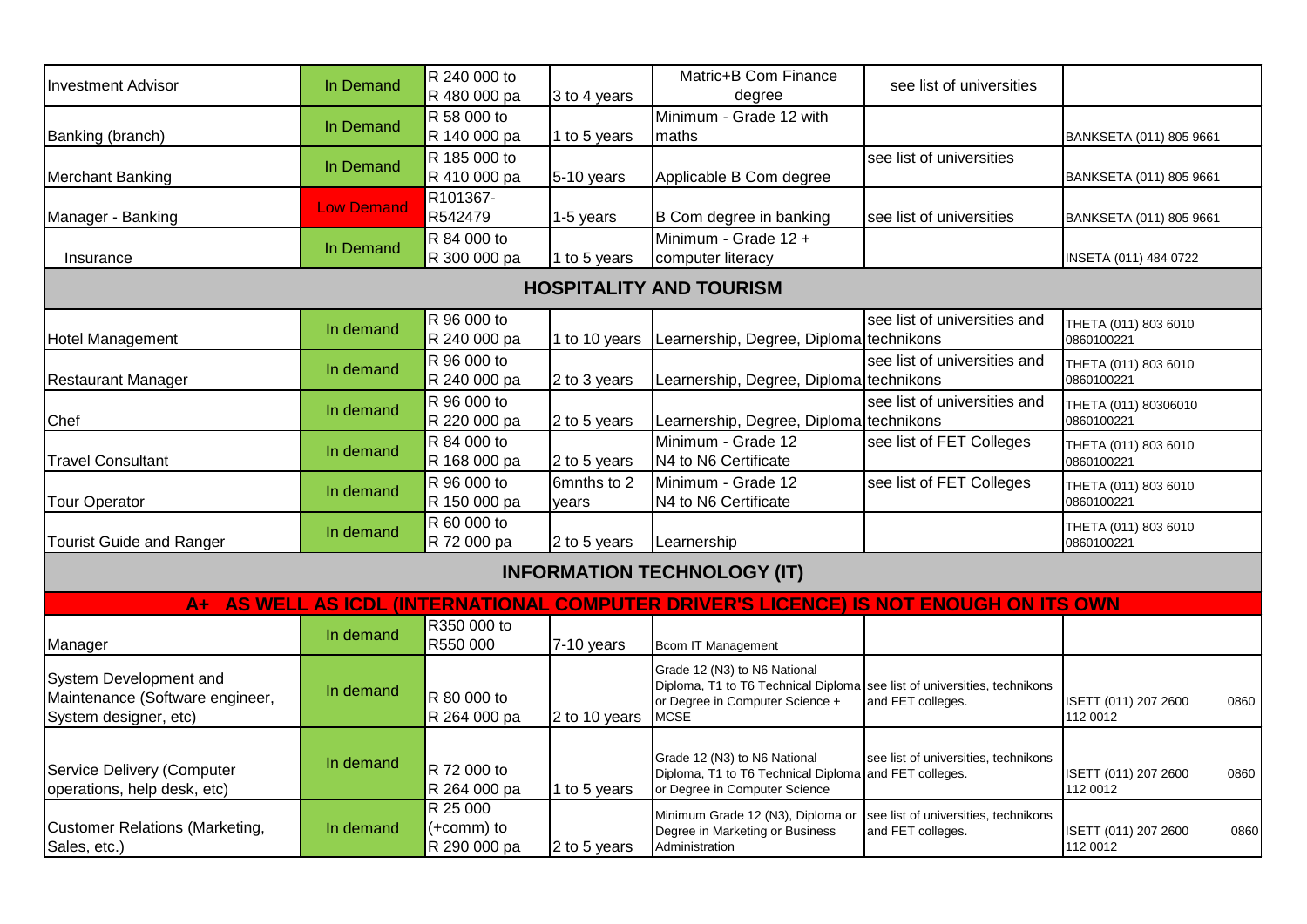| Support and Administration | In demand            | R 85 000 to<br>R 170 000 pa  | 2 to 5 years                     | Grade 12 (N3) to N6 National<br>Diploma<br>Technical Diploma or Degree is<br>advantageous.                                                                 | see list of universities, technikons<br>and FET colleges. | ISETT (011) 207 2600<br>112 0012        | 0860 |
|----------------------------|----------------------|------------------------------|----------------------------------|------------------------------------------------------------------------------------------------------------------------------------------------------------|-----------------------------------------------------------|-----------------------------------------|------|
| System Administrator       | In demand            | R 300 000 to<br>R 450 000 pa | 2 to 10 years                    | Grade 12 (N3) to N6 National<br>Diploma, T1 to T6 Technical Diploma<br>or Degree in Computer Science +<br><b>MCSE</b>                                      | see list of universities, technikons<br>and FET colleges. | ISETT (011) 207 2600<br>112 0012        | 0860 |
| Network Administrator      | In Demand            | R 300 000 to<br>R 450 000 pa | 2 to 10 years                    | Grade 12 (N3) to N6 National<br>Diploma, T1 to T6 Technical Diploma<br>or Degree in Computer Science +<br><b>MCSE</b>                                      | see list of universities, technikons<br>and FET colleges. | ISETT (011) 207 2600<br>112 0012        | 0860 |
| <b>IT Specialist</b>       | In demand            | R 384 000 to<br>R 480 000 pa | 5 to 10 years                    | Grade 12 (N3) to N6 National<br>Diploma, T1 to T6 Technical Diploma see list of universities, technikons<br>or Degree in Computer Science +<br><b>MCSE</b> | and FET colleges.                                         | ISETT (011) 207 2600<br>112 0012        | 0860 |
| <b>IT Programmer</b>       | In demand            | R 160 000 to<br>R 360 000 pa | 1 to 5 years                     | Grade 12 (N3) to N6 National<br>Diploma<br>Technical Diploma or Degree is<br>advantageous.                                                                 | see list of universities, technikons<br>and FET colleges. | ISETT (011) 207 2600<br>112 0012        | 0860 |
| <b>Web Developer</b>       | <b>Medium Demand</b> | R 160 000 to<br>R 360 000 pa | 1 to 5 years                     | Grade 12 (N3) to N6 National<br>Diploma<br>Technical Diploma or Degree is<br>advantageous.                                                                 | see list of universities, technikons<br>and FET colleges. | ISETT (011) 207 2600<br>112 0012        | 0860 |
| Graphic Designer           | <b>Low Demand</b>    | R 300 000 to<br>R 450 000 pa | 2 to 10 years                    | Grade 12 (N3) to N6 National<br>Diploma, T1 to T6 Technical Diploma<br>or Degree in Computer Science +<br><b>MCSE</b>                                      | see list of universities, technikons<br>and FET colleges. |                                         |      |
| <b>IT Analyst</b>          | <b>Low Demand</b>    | R 160 000 to<br>R 360 000 pa | 1 to 5 years                     | Grade 12 (N3) to N6 National<br>Diploma<br>Technical Diploma or Degree is<br>advantageous.                                                                 | see list of universities, technikons<br>and FET colleges. | ISETT (011) 207 2600<br>112 0012        | 0860 |
| <b>SECURITY SERVICES</b>   |                      |                              |                                  |                                                                                                                                                            |                                                           |                                         |      |
| Policeman                  | In demand            | Upwards of<br>R 44 000 pa    | 30 weeks                         | basic training Grade 12 + 1 year training                                                                                                                  |                                                           | POSLEC (011) 805 0084                   |      |
| Security Officer           | In demand            | R 34 000 to<br>R 108 000 pa  | Little<br>experience<br>required | Training Grade A to E                                                                                                                                      | SIRA (012) 337 5547<br>POSLEC (011) 805 0084              | POSLEC (011) 805 0084                   |      |
| <b>Traffic Officer</b>     | In demand            | R 48 000 to<br>R 96 000 pa   | 6 months<br>training             | Minimum - Grade 10 to 12 + 5<br>months training                                                                                                            |                                                           | POSLEC (011) 805 0084<br>(012) 358 0009 |      |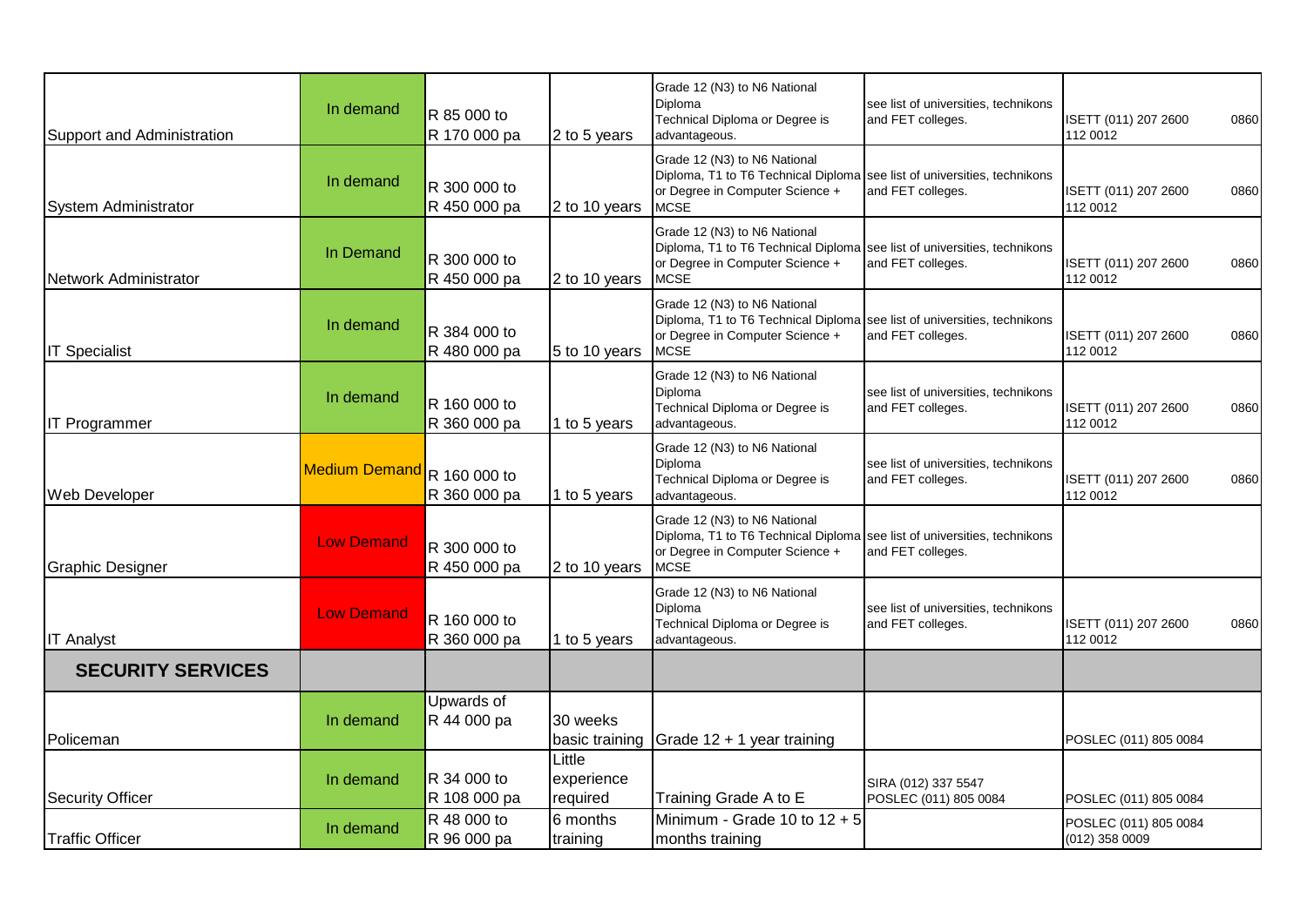|                                                                                |                                  |                              |                                  | <b>MEDICAL AND HEALTH SERVICES</b>                                             |                                            |                                                                                  |
|--------------------------------------------------------------------------------|----------------------------------|------------------------------|----------------------------------|--------------------------------------------------------------------------------|--------------------------------------------|----------------------------------------------------------------------------------|
| Dentist & dental specialist                                                    | <b>Medium Demand</b>             | R 480 000 to<br>R 900 000 pa | 2 yr community<br>service        | 5 yr Degree and register with<br><b>HPCSA</b>                                  | see list of universities                   |                                                                                  |
| Veterinarians                                                                  | <b>Medium Demand</b>             | $+/- R$ 96 000pa             | 1 to 2 years                     | BVSc, SA Vet Council                                                           | see list of universities                   |                                                                                  |
| Pharmaceutical Professions                                                     | <b>Medium Demand</b>             |                              |                                  |                                                                                | see list of technikons and<br>universities |                                                                                  |
| Medical Practioner & Specialist                                                | Medium Demand R 480 000 to       | R 650 000 pa                 | 1 year<br>internship             | 6 - 7 yr degree                                                                | see list of universities                   | Universities of Witwatersrand,<br>Cape Town, Stellenbosch, Durban<br>& Cape Town |
| Therapist, Speech Therapist, Dental<br>Therapist, Audiologist,<br>Radiographer | Medium Demand 210 000 to         | 480 000 pa                   | $2 - 3$ years                    | 4 year degree                                                                  | see list of universities                   |                                                                                  |
| Paramedic                                                                      | In demand                        | R 96 000 pa                  | 1-3 years                        | Minimum Grade 10 to 12.<br>3 year N Dip Ambulance and<br><b>Emergency Care</b> | see list of technikons                     | Netcare Training Academy                                                         |
| Psychologist                                                                   | In demand                        | 210 000 to<br>480 000 pa     | $3 - 5$ years                    | 4 year degree                                                                  | see list of universities                   |                                                                                  |
| Social Welfare Worker                                                          | In demand                        | R 140 000 to<br>R 190 000 pa | 1-4 years                        | Minimum = Bachelors degree<br>in Social Sciences/Work                          | see list of universities                   | www.dpsa.gov.za                                                                  |
| Registered (professional) Nurse                                                | In demand                        | R 126 000 to<br>R 160 000 pa | 3 to 5 years                     | 4 year Diploma                                                                 | see list of technikons                     | HWSETA (011) 607 6900 Nursing<br>Council (012) 343 5400                          |
| <b>Enrolled Nurse</b>                                                          | In demand                        | R 96 000 to<br>R 108 000     | 2 years                          | Grade 10 to $12 + 2$ years<br>course at Nursing College                        |                                            | HWSETA (011) 607 6900<br>(012) 343 2315/6                                        |
| Optometrist, health inspector,<br>chiropractor, naturopath,<br>homoeopath      | Medium Demand R 210 000 to       | R 480 000                    | 3-6 years                        | 4 year degree in BscoT/BDS                                                     | see list of universities                   | HWSETA (011) 607 6900                                                            |
|                                                                                |                                  |                              |                                  | <b>FOOD INDUSTRY</b>                                                           |                                            |                                                                                  |
| <b>Bakers and Confectioners</b>                                                | <b>Moderate</b><br><b>Demand</b> | R 48 000 to<br>R 190 000 pa  | Little<br>experience<br>required | Minimum - Grade 10 + in-<br>house training (SA Chamber<br>of Baking)           | SA Chamber of Baking<br>(012) 663 1600,    | FOODBEV (011) 253 7300                                                           |
| <b>Butcher and Blockman</b>                                                    | <b>Moderate</b><br><b>Demand</b> | R 55 000 to<br>R 190 000 pa  | Little<br>experience<br>required | Minimum - Grade 9 + 7 week Apex Training Centre (011)<br>practical course      | 845 3162                                   | FOODBEV (011) 253 7300                                                           |
| Catering                                                                       | In demand                        | R 48 000 to<br>R 190 000 pa  | 2 to 5 years                     | Minimum - Grade 9 upwards                                                      |                                            | FOODBEV (011) 253 7300                                                           |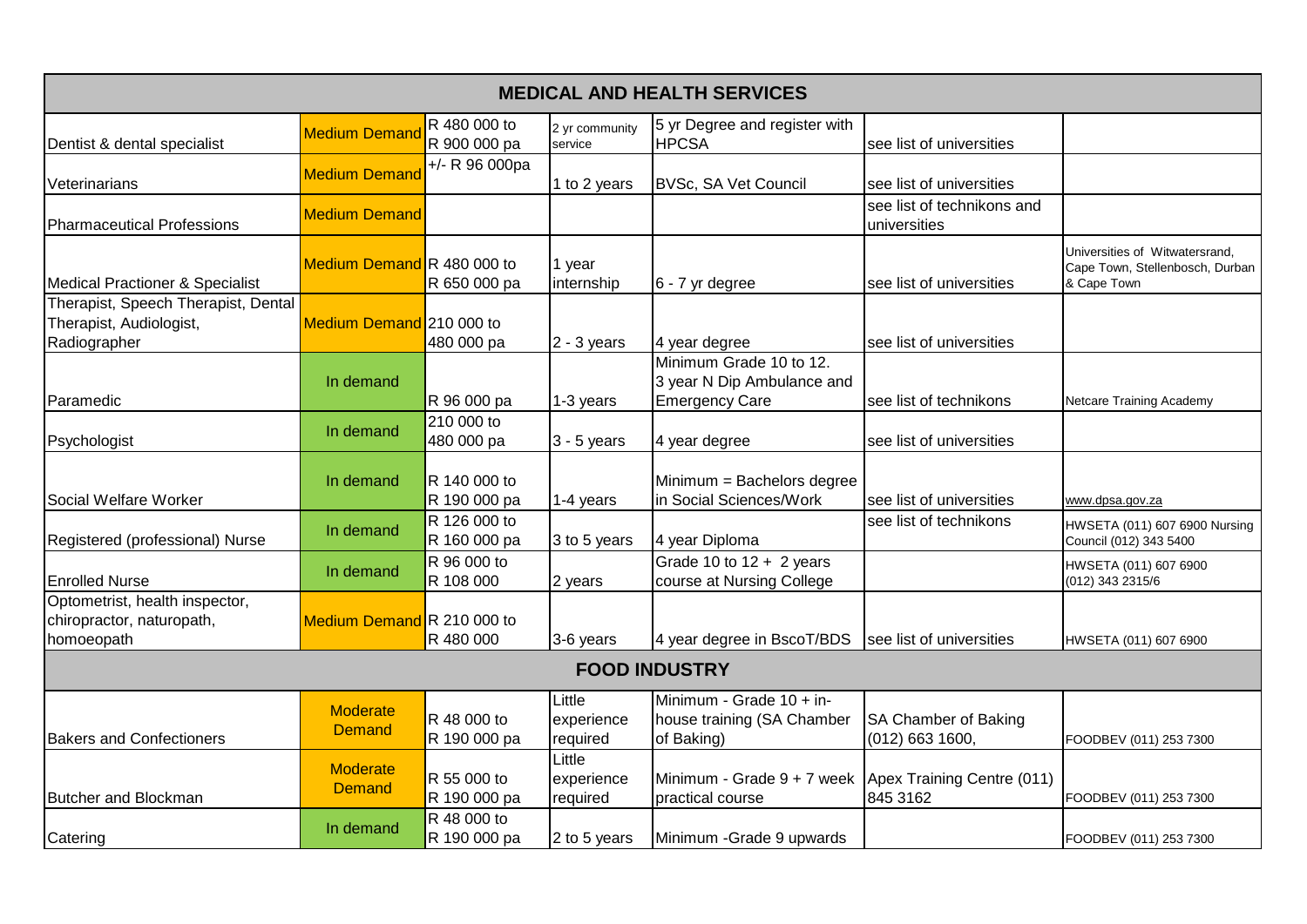| HAIRDRESSING, BEAUTY AND NATURAL HEALTH PRACTICES |                                  |                                     |               |                                                             |                                                          |                             |  |  |
|---------------------------------------------------|----------------------------------|-------------------------------------|---------------|-------------------------------------------------------------|----------------------------------------------------------|-----------------------------|--|--|
| Cosmetology                                       | <b>Moderate</b><br><b>Demand</b> | R 48 000 to<br>R 144 000 pa         | 1 to 3 years  | Minimum - Grade 9 +<br><b>Technical College Certificate</b> | see list of FET Colleges                                 | Services SETA 0861 10 11 48 |  |  |
| Hairdressing                                      | In demand                        | R 40 000 to<br>R 120 000 pa         | 1 to 3 years  | Minimum - Grade 9 +<br>Technical College Certificate        | see list of FET Colleges                                 | Services SETA 0861 10 11 48 |  |  |
| <b>MANAGEMENT</b>                                 |                                  |                                     |               |                                                             |                                                          |                             |  |  |
| <b>Marketing Management</b>                       | <b>Low Demand</b>                | R 175 000 to<br>R 390 000 pa        | 3 to 10 years | 3 year Degree or Diploma in<br>Marketing                    | see list of universities and<br>technikons               | Services SETA 0861 10 11 48 |  |  |
| Retail & Wholesale Management                     | In demand                        | R250 000 to<br>R450 000             | 5-10 years    | <b>BCom</b> degree                                          | see list of universities and<br>technikons               |                             |  |  |
| <b>Accomodation &amp; Catering</b><br>Management  | <b>Moderate</b><br><b>Demand</b> | R250 000 to<br>R350 000             | 5-10 years    | <b>BAdmin degree</b>                                        | see list of universities and<br>technikons               |                             |  |  |
| Construction Management                           | In demand                        | R450 000 to<br>R700 000             | 6-10 years    | <b>BSc Civil Engineering; BCom</b><br>Logistics; BCom       | see list of universities and<br>technikons               |                             |  |  |
| Manufacturing Management                          | <b>Low Demand</b>                | R250 000 to<br>R450 000             | 7-10 years    | <b>BSc Industrial Engineering</b>                           | see list of universities and<br>technikons               |                             |  |  |
| Communications Management                         | <b>Low Demand</b>                | R450 000 to<br>R700 000             | 6-10 years    | <b>BSc Civil Engineering; BCom</b><br>Logistics; Bcom       | see list of universities and<br>technikons               |                             |  |  |
| Warehouse Manager                                 | <b>Moderate</b><br><b>Demand</b> | R180 000 to<br>R 360 000 pa         | 3 to 5 years  | Grade 12 + Computer Skills +<br>Warehouse experience        |                                                          | Services SETA 0861 10 11 48 |  |  |
| Merchandise Manager                               | Moderate<br><b>Demand</b>        | R 180 000 to<br>R 440 000 pa        | 3 to 5 years  | Degree or Diploma is<br>advantageous                        | see list of universities,<br>technikons and FET Colleges | Services SETA 0861 10 11 48 |  |  |
| Logistics Manager                                 | <b>Moderate</b><br><b>Demand</b> | R 135 000 to<br>R 190 000 pa        | 3 to 5 years  | Diploma or degree is<br>advantageous                        | see list of universities,<br>technikons and FET Colleges | Services SETA 0861 10 11 48 |  |  |
| <b>Store Manager</b>                              | <b>Moderate</b><br><b>Demand</b> | R 135 000 to<br>R 190 000 pa        | 3 to 5 years  | Relevant diploma or degree is<br>advantageous               | see list of universities,<br>technikons and FET Colleges | Services SETA 0861 10 11 48 |  |  |
| Mining Management                                 | <b>Low Demand</b>                | R450 000 to<br>R800 000             | 8-10 years    | Degree in Mining Engineering technikons                     | see list of universities and                             |                             |  |  |
| <b>Office Manager</b>                             | <b>Moderate</b><br><b>Demand</b> | R 120 000 to<br>R 180 000 pa        | 3 to 5 years  | BCom, BAcc, BBusSc, CA or<br>CIS recommended                | see list of universities and<br>technikons               |                             |  |  |
| Administrative Manager                            | In demand                        | R <sub>150</sub> 000 to<br>R350 000 | 5-10 years    | <b>BAdmin degree</b>                                        | see list of universities and<br>technikons               |                             |  |  |
|                                                   |                                  |                                     |               | <b>BUSINESS, MARKETING AND RETAIL</b>                       |                                                          |                             |  |  |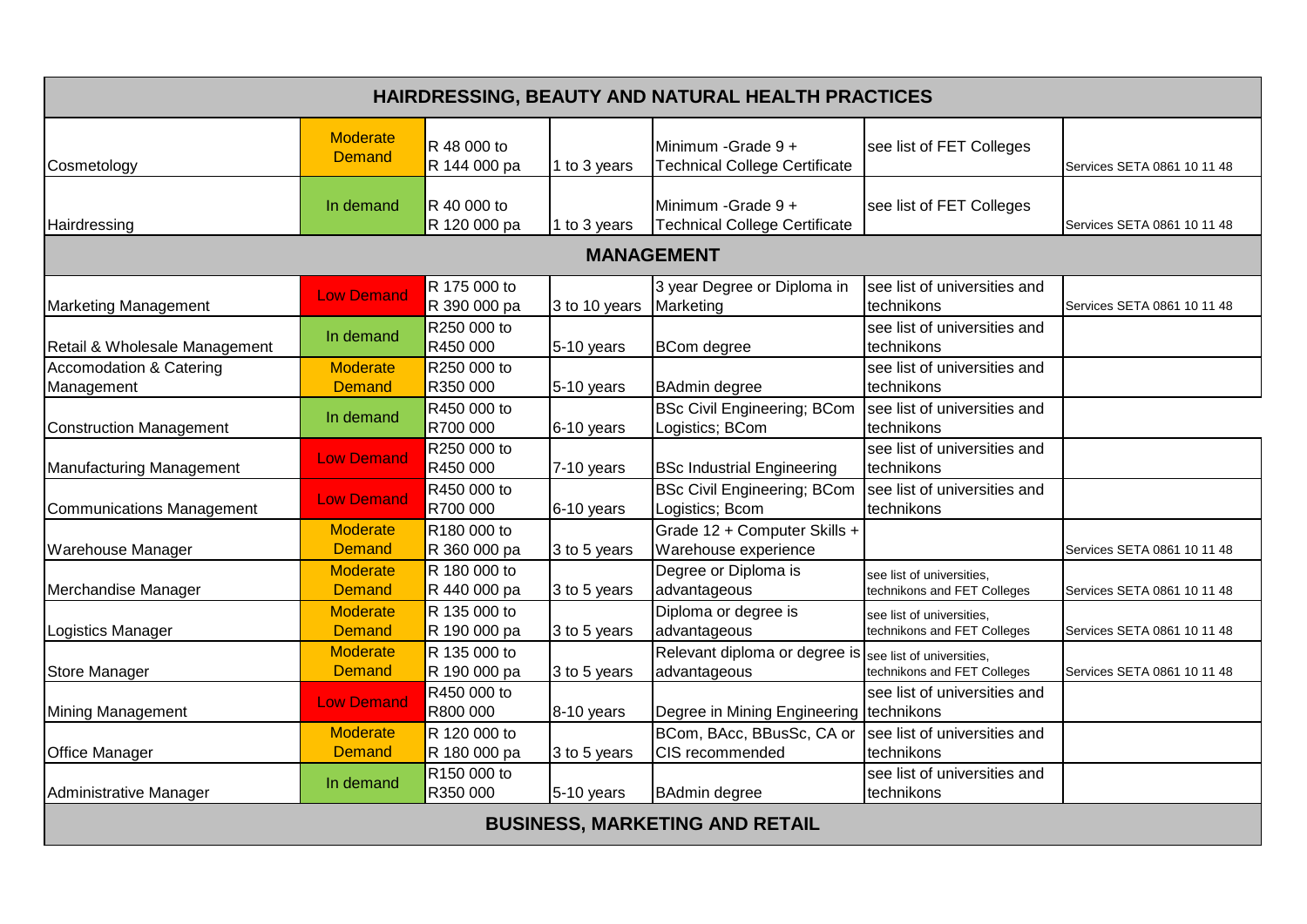|                                     |                   | R 192 000 to |                  | 3 year BA, BCom, BAdmin          | see list of universities and         |                                                         |
|-------------------------------------|-------------------|--------------|------------------|----------------------------------|--------------------------------------|---------------------------------------------------------|
| <b>Industrial Relations Officer</b> | In demand         | R 480 000 pa | 3 to 5 years     | degree or Btech diploma.         | technikons                           | Services SETA 0861 10 11 48                             |
|                                     |                   | R 192 000 to |                  | 3 year BA, BCom, BAdmin          | see list of universities and         |                                                         |
| <b>Labour Relations Officer</b>     | In demand         | R 480 000 pa | 3 to 5 years     | degree or Btech diploma.         | technikons                           | Services SETA 0861 10 11 48                             |
|                                     | <b>Moderate</b>   | R 170 000 to |                  | 3 year BA, BCom, BAdmin          | see list of universities and         |                                                         |
| Training and Development Officer    | <b>Demand</b>     | R 480 000 pa | 3 to 5 years     | degree or Btech diploma.         | technikons                           | Services SETA 0861 10 11 48                             |
|                                     |                   | R 175 000 to |                  | 3 year BA, BCom, BAdmin          | see list of universities and         |                                                         |
| Human Resource (HR) Recruiter       | <b>Low Demand</b> | R 480 000 pa | 3 to 5 years     | degree or Btech diploma.         | technikons                           | Services SETA 0861 10 11 48                             |
|                                     |                   | R 175 000 to |                  | 3 year BA, Bcom, BAdmin          | see list of universities and         |                                                         |
| Human Resource (HR) Professional    | <b>Low Demand</b> | R 650 000 pa | 3 to 10 years    | degree or Btech diploma.         | technikons                           | Services SETA 0861 10 11 48                             |
|                                     | <b>Moderate</b>   | R 180 000 to |                  | 3 year Degree or Diploma in      | see list of universities, technikons |                                                         |
| <b>Market Researcher</b>            | <b>Demand</b>     | R 300 000 pa | 1 to 5 years     | Marketing                        | and FET Colleges                     | Services SETA 0861 10 11 48                             |
|                                     |                   |              |                  |                                  |                                      |                                                         |
| <b>Health and Safety Officer</b>    |                   |              |                  |                                  |                                      |                                                         |
|                                     |                   |              |                  | <b>OFFICE AND ADMINISTRATION</b> |                                      |                                                         |
|                                     |                   |              |                  |                                  |                                      |                                                         |
| Clerical Work - Computer &          | Moderate          | R 108 000 to |                  | Secretarial or commercial        | see list of technikons and           |                                                         |
| <b>Automated Office Systems</b>     | <b>Demand</b>     | R 120 000 pa | 2 to 3 years     | qualifications recommended       | <b>FET colleges</b>                  | Services SETA 0861 10 11 48                             |
|                                     | <b>Moderate</b>   | R 96 000 to  |                  | Certificate or diploma is        | see list of universities, technikons |                                                         |
| <b>Call Centre Worker</b>           | <b>Demand</b>     | R 180 000    | 2 to 3 years     | advantageous                     | and FETcolleges                      | Services SETA 0861 10 11 48                             |
|                                     | <b>Moderate</b>   | R 96 000 to  |                  | 1 to 3 year Technical            | see list of technikons and           |                                                         |
| <b>Personal Assistant</b>           | <b>Demand</b>     | R 180 000    | 2 to 3 years     | Courses                          | FET colleges                         | Services SETA 0861 10 11 48                             |
|                                     | <b>Moderate</b>   | R 60 000 to  |                  | 3 years Secretarial Diploma      |                                      |                                                         |
| Data Capturer                       | <b>Demand</b>     | R 94 000 pa  | 2 to 3 years     | CPS Self-Study Programme         | <b>Professional Secretaries</b>      | Services SETA 0861 10 11 48                             |
| Receptionist & Switch Board         | <b>Moderate</b>   | R 72 000 to  |                  | (Professional Secretaries'       | Association                          |                                                         |
| Operator                            | <b>Demand</b>     | R 90 000pa   | 1 to 2 years     | Ass.)                            | (CPS) (021) 917 2746                 | Services SETA 0861 10 11 48                             |
|                                     | <b>Moderate</b>   | R 96 000 to  |                  | Relevant certificate or          | see list of universities, technikons |                                                         |
| <b>Office Adminstrator</b>          | <b>Demand</b>     | R 180 000    | 2 to 3 years     | diploma is advantageous          | and FET Colleges                     | Services SETA 0861 10 11 48                             |
|                                     | <b>Moderate</b>   | R 72 000 to  |                  | Secretarial or commercial        |                                      |                                                         |
| <b>Girl Friday</b>                  | <b>Demand</b>     | R 144 000 pa | 1 to 2 years     | qualifications recommended       |                                      | Services SETA 0861 10 11 48                             |
|                                     |                   |              |                  | <b>LAW AND LEGAL</b>             |                                      |                                                         |
|                                     |                   |              |                  |                                  |                                      |                                                         |
|                                     | <b>Moderate</b>   | R 210 000 to | 2 year           | B Degree + LLB.                  |                                      | Attorneys Fidelity Fund PO Box 3062,<br>Cape Town, 8000 |
| Advocate                            | <b>Demand</b>     | R 650 000 pa | <b>Articles</b>  | <b>Bar Exam</b>                  | see list of universities             | (Morris Zimmerman Scholarship) Legal                    |
|                                     | In demand         | R 210 000 to | 2 years Articles | B Degree + LLB                   |                                      | Resource Centre PO Box 9495, Jhb,<br>2000               |
| Attorney                            |                   | R 650 000 pa | 1 to 5 years     | or 4 years LLB + Side Bar Exam   | see list of universities             | NAFCOC (Masekela-Mvimba Memorial                        |
|                                     | <b>Moderate</b>   | R 190 000 to | 2 years Articles | Diploma Iuris, Bluris or LLB     | see list of universities and         | Scholarship Fund) PO Box 61213,                         |
| Public Prosecutor                   | <b>Demand</b>     | R 600 000 pa | 1 to 5 years     | Practice & Procedures Exam       | technikons                           | Marshalltown, 2107<br>SALIVCA PO Box 27392 Sunnyside    |